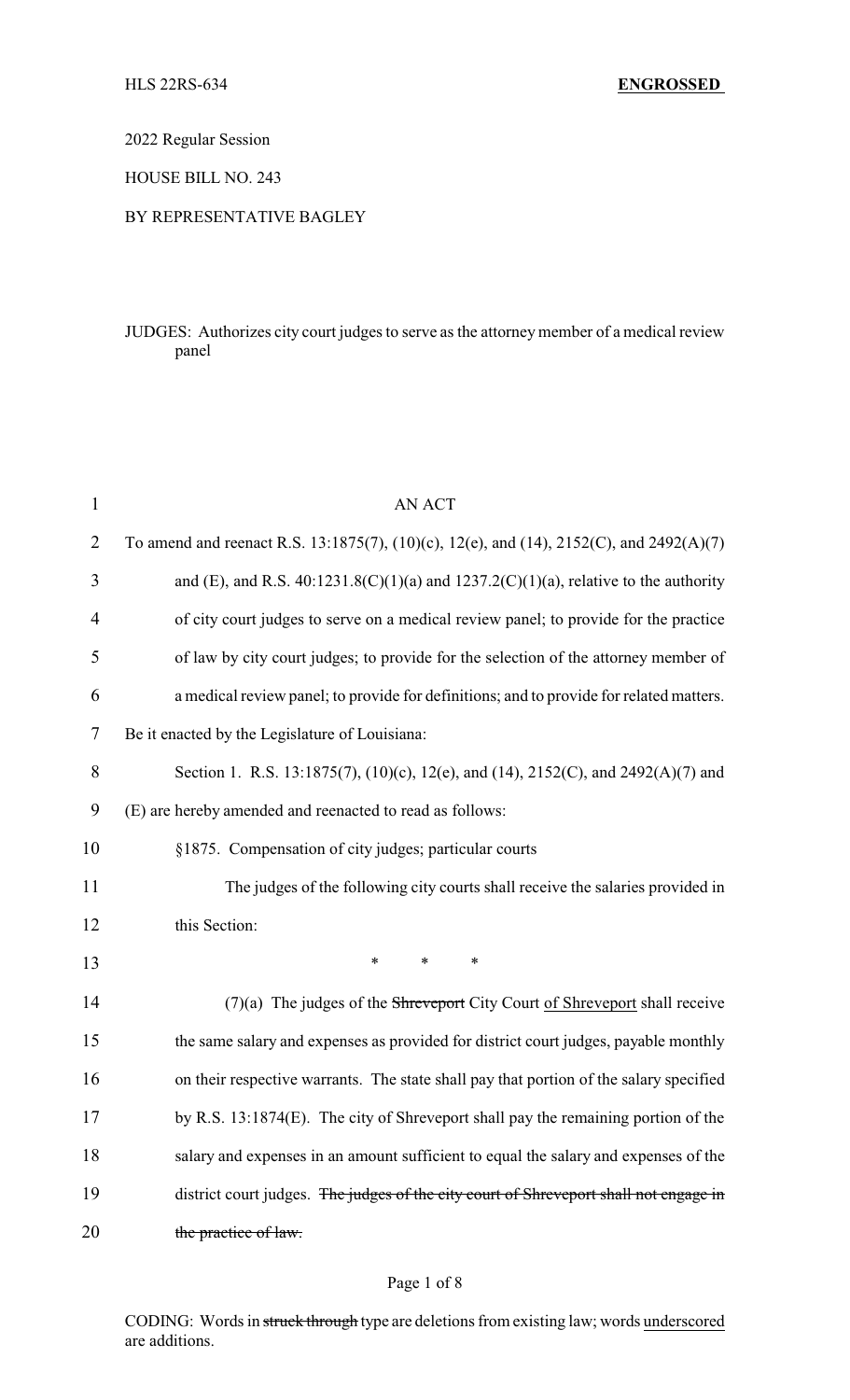| $\mathbf{1}$   | (b) In addition to the salary specified by R.S. $13:1874(E)$ to be paid by the          |  |  |  |
|----------------|-----------------------------------------------------------------------------------------|--|--|--|
| $\overline{2}$ | state of Louisiana to the judges of the City Court of Shreveport, the state shall pay   |  |  |  |
| 3              | to such judges an annual salary of six thousand eight hundred eleven dollars. In        |  |  |  |
| 4              | addition to the salary paid such judges by the state, they shall be paid an annual      |  |  |  |
| 5              | salary of twelve thousand dollars payable monthly on their respective warrants by       |  |  |  |
| 6              | the city of Shreveport, and the governing authority of the city of Shreveport shall pay |  |  |  |
| 7              | such additional salary as they deem proper. The judges of the City Court of             |  |  |  |
| 8              | Shreveport shall not engage in the practice of law.                                     |  |  |  |
| 9              | Notwithstanding any other provision of law to the contrary, the judges<br>(c)           |  |  |  |
| 10             | of the City Court of Shreveport shall not engage in the practice of law, except any     |  |  |  |
| 11             | judge may serve as the attorney member on a medical review panel pursuant to R.S.       |  |  |  |
| 12             | 40:1231.8 or 1237.2.                                                                    |  |  |  |
| 13             | ∗<br>*<br>∗                                                                             |  |  |  |
| 14             | (10)                                                                                    |  |  |  |
| 15             | *<br>$\ast$<br>*                                                                        |  |  |  |
| 16             | (c) Effective January 1, 1991, the Notwithstanding any other provision of the           |  |  |  |
| 17             | law to the contrary, the judges of the City Court of Monroe are prohibited from         |  |  |  |
| 18             | engaging in the practice of law, except any judge may serve as the attorney member      |  |  |  |
| 19             | of a medical review panel pursuant to R.S. 40:1231.8 or 1237.2.                         |  |  |  |
| 20             | $\ast$<br>*<br>$\ast$                                                                   |  |  |  |
| 21             | (12)                                                                                    |  |  |  |
| 22             | $\ast$<br>*<br>*                                                                        |  |  |  |
| 23             | (e) The Notwithstanding any other provision of the law to the contrary, the             |  |  |  |
| 24             | judge of the city court City Court of Alexandria is prohibited from engaging in the     |  |  |  |
| 25             | practice of law, except the judge may serve as the attorney member of a medical         |  |  |  |
| 26             | review panel pursuant to R.S. 40:1231.8 or 1237.2.                                      |  |  |  |
| 27             | *<br>$\ast$<br>*                                                                        |  |  |  |
| 28             | (14) Any Notwithstanding any other provision of the law to the contrary, any            |  |  |  |
| 29             | judge of the City Court of Houma is prohibited from engaging in the practice of law,    |  |  |  |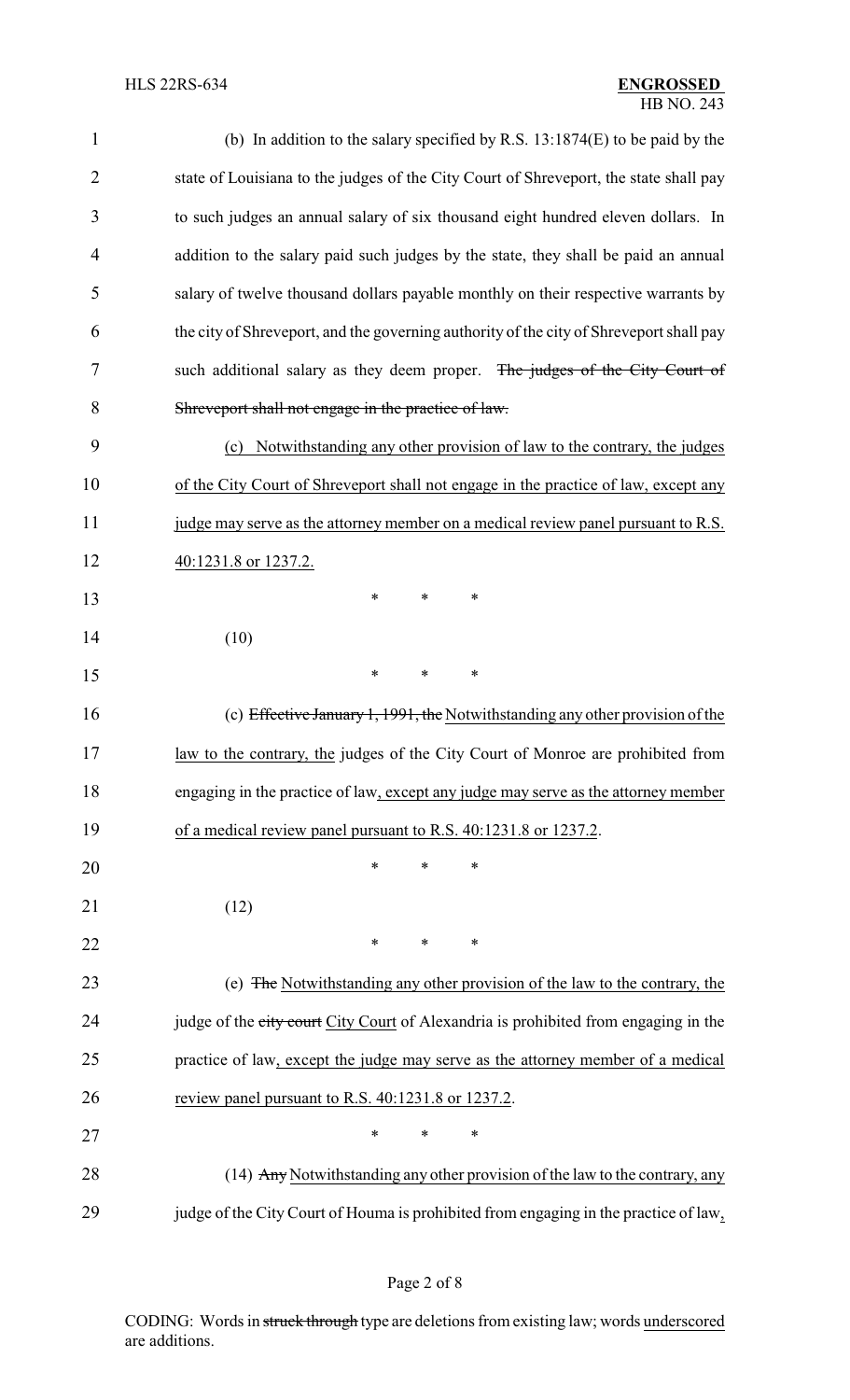| 1              | except any judge may serve as the attorney member of a medical review panel                |
|----------------|--------------------------------------------------------------------------------------------|
| $\overline{2}$ | pursuant to R.S. 40:1231.8 or 1237.2.                                                      |
| 3              | *<br>∗<br>*                                                                                |
| 4              | §2152. Salaries and expenses of judges; payment                                            |
| 5              | $\ast$<br>*<br>*                                                                           |
| 6              | C. The Notwithstanding any other provision of the law to the contrary, the                 |
| 7              | judges of the First and Second City Courts of the city of New Orleans shall not            |
| 8              | engage in the practice of law or share in the profits, directly or indirectly of any law   |
| 9              | firm or legal corporation, except any judge may serve as the attorney member of a          |
| 10             | medical review panel pursuant to R.S. 40:1231.8 or 1237.2.                                 |
| 11             | $\ast$<br>*<br>$\ast$                                                                      |
| 12             | §2492. Number of judges; qualifications; election; salary; vacation                        |
| 13             | A.                                                                                         |
| 14             | $\ast$<br>*<br>*                                                                           |
| 15             | $(7)(a)(i)$ The Notwithstanding any other provision of the law to the contrary,            |
| 16             | the judges presiding over Divisions "A" through "E" shall not engage in the practice       |
| 17             | of law nor share in the profits, directly or indirectly, of any law firm or legal          |
| 18             | corporation, except any judge may serve as the attorney member of a medical review         |
| 19             | panel pursuant to R.S. 40:1231.8 or 1237.2.                                                |
| 20             | (ii) The judges assigned to Divisions "A" through "E" shall receive a salary               |
| 21             | equal to a district judge but not more than the salary paid, from all sources, to the      |
| 22             | district court judges in and for the parish of Orleans, of which the amount payable        |
| 23             | by the state to city judges of the state shall be paid by the state and the remainder      |
| 24             | shall be payable by the city of New Orleans. The salary shall be payable monthly           |
| 25             | by his own warrant.                                                                        |
| 26             | (b)(i) Beginning at midnight on December 31, 2023, notwithstanding any                     |
| 27             | other provision of the law to the contrary, the judge presiding over Division "F" shall    |
| 28             | not engage in the practice of law nor share in the profits, directly or indirectly, of any |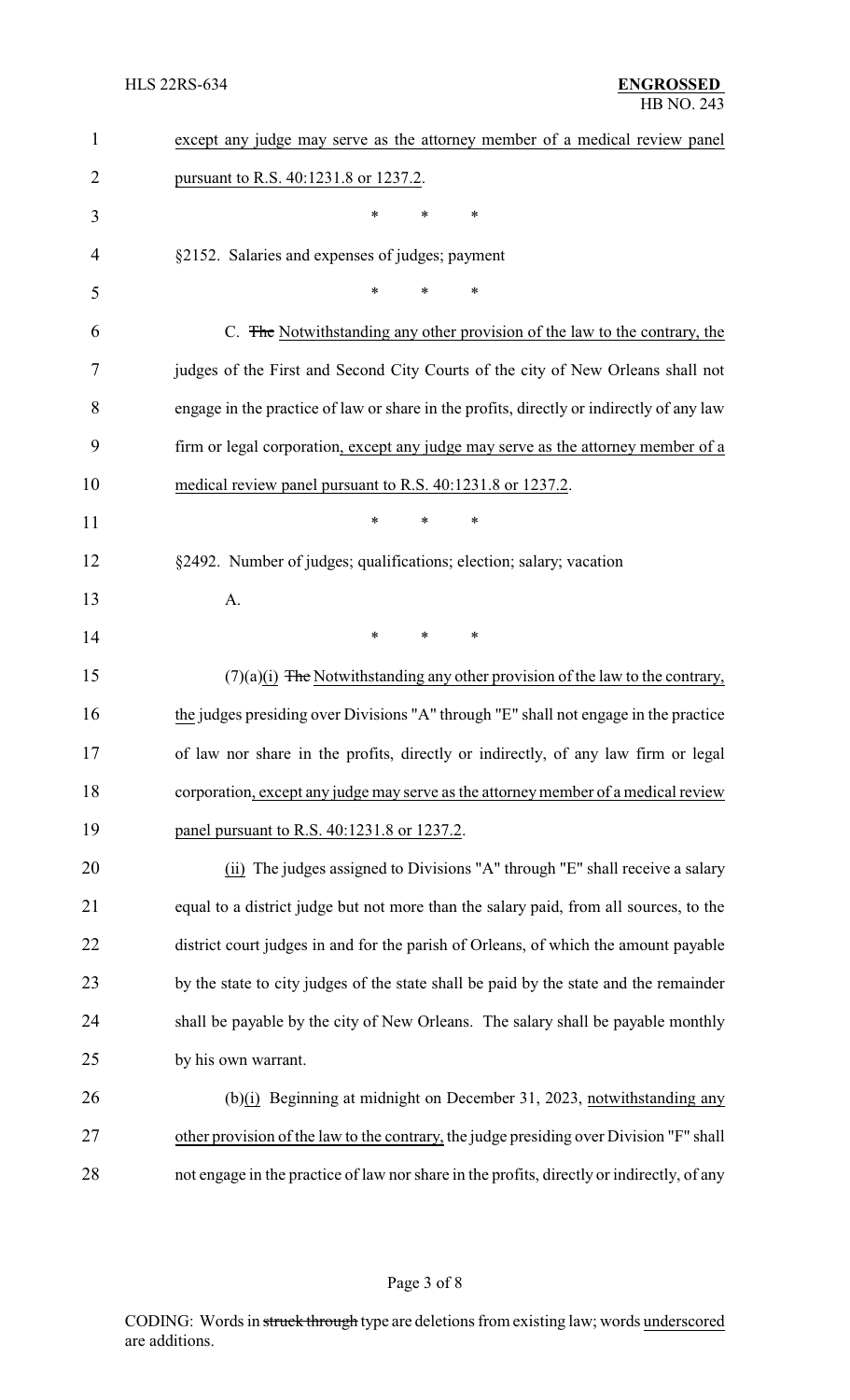| $\mathbf{1}$   | law firm or legal corporation, except the judge may serve as the attorney member of       |
|----------------|-------------------------------------------------------------------------------------------|
| $\overline{2}$ | a medical review panel pursuant to R.S. 40:1231.8 or 1237.2.                              |
| 3              | (ii) He shall receive a salary equal to a district judge but not more than the            |
| 4              | salary paid, from all sources, to the district court judges in and for the parish of      |
| 5              | Orleans, of which the amount payable by the state to city judges of the state shall be    |
| 6              | paid by the state and the remainder shall be payable by the city of New Orleans. The      |
| 7              | salary shall be payable monthly by his own warrant.                                       |
| 8              | $(c)(i)$ Beginning at midnight on December 31, 2030, notwithstanding any                  |
| 9              | other provision of the law to the contrary, the judge presiding over Division "G"         |
| 10             | shall not engage in the practice of law nor share in the profits, directly or indirectly, |
| 11             | of any law firm or legal corporation, except the judge may serve as the attorney          |
| 12             | member of a medical review panel pursuant to R.S. 40:1231.8 or 1237.2.                    |
| 13             | (ii) He shall receive a salary equal to a district judge but not more salary              |
| 14             | paid, from all sources, to the district court judges in and for the parish of Orleans, of |
| 15             | which the amount payable by the state to city judges of the state shall be paid by the    |
| 16             | state and the remainder shall be payable by the city of New Orleans. The salary shall     |
| 17             | be payable monthly by his own warrant.                                                    |
| 18             | $\ast$<br>$\ast$<br>∗                                                                     |
| 19             | E. The judge of the Municipal and Traffic Court of New Orleans having the                 |
| 20             | most seniority shall become the administrative judge during his tenure of office and      |
| 21             | notwithstanding any other provision of law to the contrary shall not engage in the        |
| 22             | practice of law or share in the profits, directly or indirectly, of any law firm or legal |
| 23             | corporation, except the judge may serve as the attorney member on a medical review        |
| 24             | panel pursuant to R.S. 40:1231.8 or 1237.2. The administrative judge of the               |
| 25             | Municipal and Traffic Court of New Orleans shall possess the same qualifications          |
| 26             | that are required of district court judges. He shall receive a salary equal to a district |
| 27             | judge but not more than the salary paid, from all sources, to the district court judges   |
| 28             | in and for the parish of Orleans, of which the amount payable by the state to city        |
| 29             | judges of the state shall be paid by the state and the remainder shall be payable by      |

# Page 4 of 8

CODING: Words in struck through type are deletions from existing law; words underscored are additions.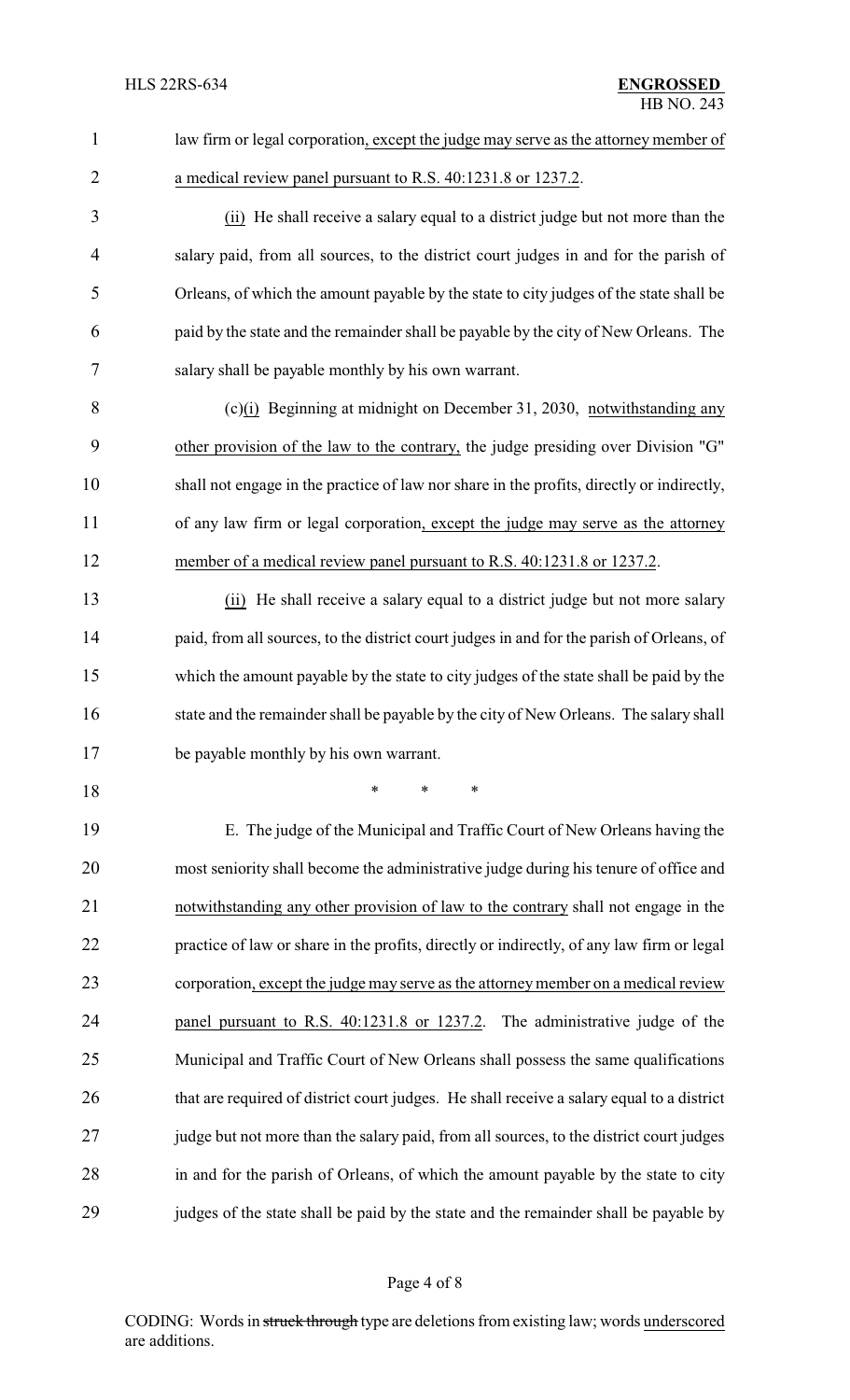| 1              | the city of New Orleans. The salary of the administrative judge shall be payable        |
|----------------|-----------------------------------------------------------------------------------------|
| $\overline{2}$ | monthly on his own warrant. Should the senior judge decline the position of             |
| 3              | administrative judge then the judges of the municipal and traffic court, sitting en     |
| $\overline{4}$ | banc, shall choose a judge to assume the position.                                      |
| 5              | Section 2. R.S. $40:1231.8(C)(1)(a)$ and $1237.2(C)(1)(a)$ are hereby amended and       |
| 6              | reenacted to read as follows:                                                           |
| 7              | §1231.8. Medical review panel                                                           |
| 8              | *<br>$\ast$<br>$\ast$                                                                   |
| 9              | C. The medical review panel shall consist of three health care providers who            |
| 10             | hold unlimited licenses to practice their profession in Louisiana and one attorney.     |
| 11             | The parties may agree on the attorney member of the medical review panel. If no         |
| 12             | attorney for or representative of any health care provider named in the complaint has   |
| 13             | made an appearance in the proceedings or made written contact with the attorney for     |
| 14             | the plaintiff within forty-five days of the date of receipt of the notification to the  |
| 15             | health care provider and the insurer that the required filing fee has been received by  |
| 16             | the patient's compensation board as required by Subparagraph $(A)(1)(c)$ of this        |
| 17             | Section, the attorney for the plaintiff may appoint the attorney member of the          |
| 18             | medical review panel for the purpose of convening the panel. Such notice to the         |
| 19             | health care provider and the insurer shall be sent by registered or certified mail,     |
| 20             | return receipt requested. If no agreement can be reached, then the attorney member      |
| 21             | of the medical review panel shall be selected in the following manner:                  |
| 22             | $(1)(a)$ The office of the clerk of the Louisiana Supreme Court, upon receipt           |
| 23             | of notification from the board, shall draw five names at random from the list of        |
| 24             | attorneys who reside or maintain an office in the parish which would be proper venue    |
| 25             | for the action in a court of law. The names of judges other than city court judges,     |
| 26             | magistrates, district attorneys, and assistant district attorneys shall be excluded if  |
| 27             | drawn and new names drawn in their place. After selection of the attorney names,        |
| 28             | the office of the clerk of the supreme court shall notify the board of the names so     |
| 29             | selected. It shall be the duty of the board to notify the parties of the attorney names |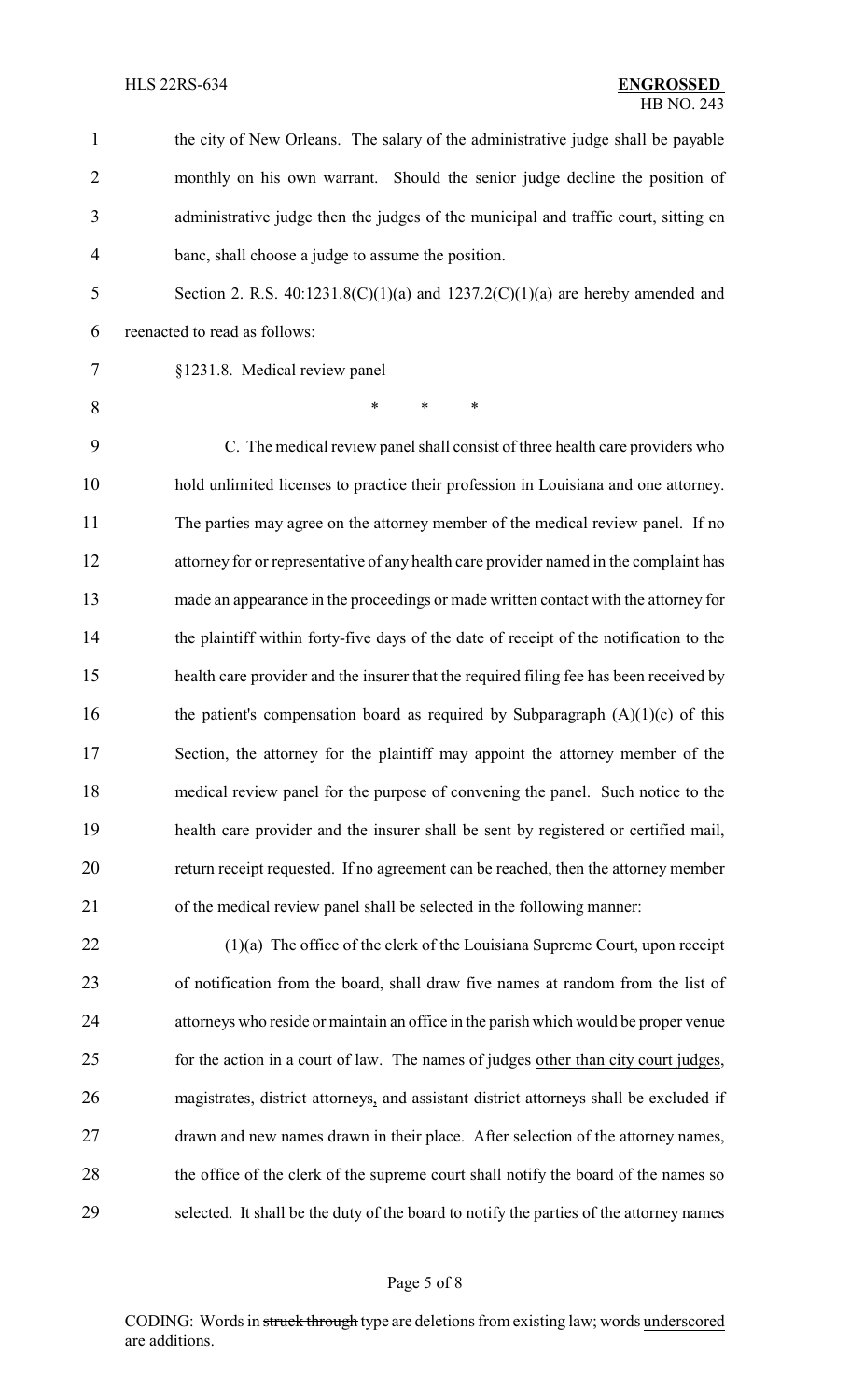| $\mathbf{1}$ | from which the parties may choose the attorney member of the panel within five            |
|--------------|-------------------------------------------------------------------------------------------|
| 2            | days. If no agreement can be reached within five days, the parties shall immediately      |
| 3            | initiate a procedure of selecting the attorney by each striking two names alternately,    |
| 4            | with the claimant striking first and so advising the health care provider of the name     |
| 5            | of the attorney so stricken; thereafter, the health care provider and the claimant shall  |
| 6            | alternately strike until both sides have stricken two names and the remaining name        |
| 7            | shall be the attorney member of the panel. If either the plaintiff or defendant fails     |
| 8            | to strike, the clerk of the Louisiana Supreme Court shall strike for that party within    |
| 9            | five additional days.                                                                     |
| 10           | $\ast$<br>∗<br>*                                                                          |
| 11           | §1237.2. State medical review panel                                                       |
| 12           | $\ast$<br>$\ast$<br>∗                                                                     |
| 13           | C.(1) The state medical review panel shall consist of one attorney and three              |
| 14           | health care providers who hold unlimited licenses to practice their profession in         |
| 15           | Louisiana. The parties may agree on the attorney member of the state medical              |
| 16           | review panel. If no attorney for or a representative of any health care provider          |
| 17           | named in the complaint has made an appearance in the proceeding or made written           |
| 18           | contact with the attorney for the plaintiff within forty-five days of the date of receipt |
| 19           | of the notification to the health care provider and the insurer that the required filing  |
| 20           | fee has been received by the commissioner or the patients compensation board as           |
| 21           | required by Subparagraph $(A)(1)(c)$ of this Section, the attorney for the plaintiff may  |
| 22           | appoint the attorney member of the state medical review panel for the purpose of          |
| 23           | convening the panel. Such notice to the health care provider and the insurer shall be     |
| 24           | sent by registered or certified mail, return receipt requested. If no agreement can be    |
| 25           | reached, then the attorney member of the state medical review panel shall be selected     |
| 26           | in the following manner:                                                                  |
| 27           | (a) The office of the clerk of the Louisiana Supreme Court, upon receipt of               |
|              |                                                                                           |

 notification from the commissioner, shall draw five names at random from the list of attorneys who reside or maintain an office in the parish which would be proper

## Page 6 of 8

CODING: Words in struck through type are deletions from existing law; words underscored are additions.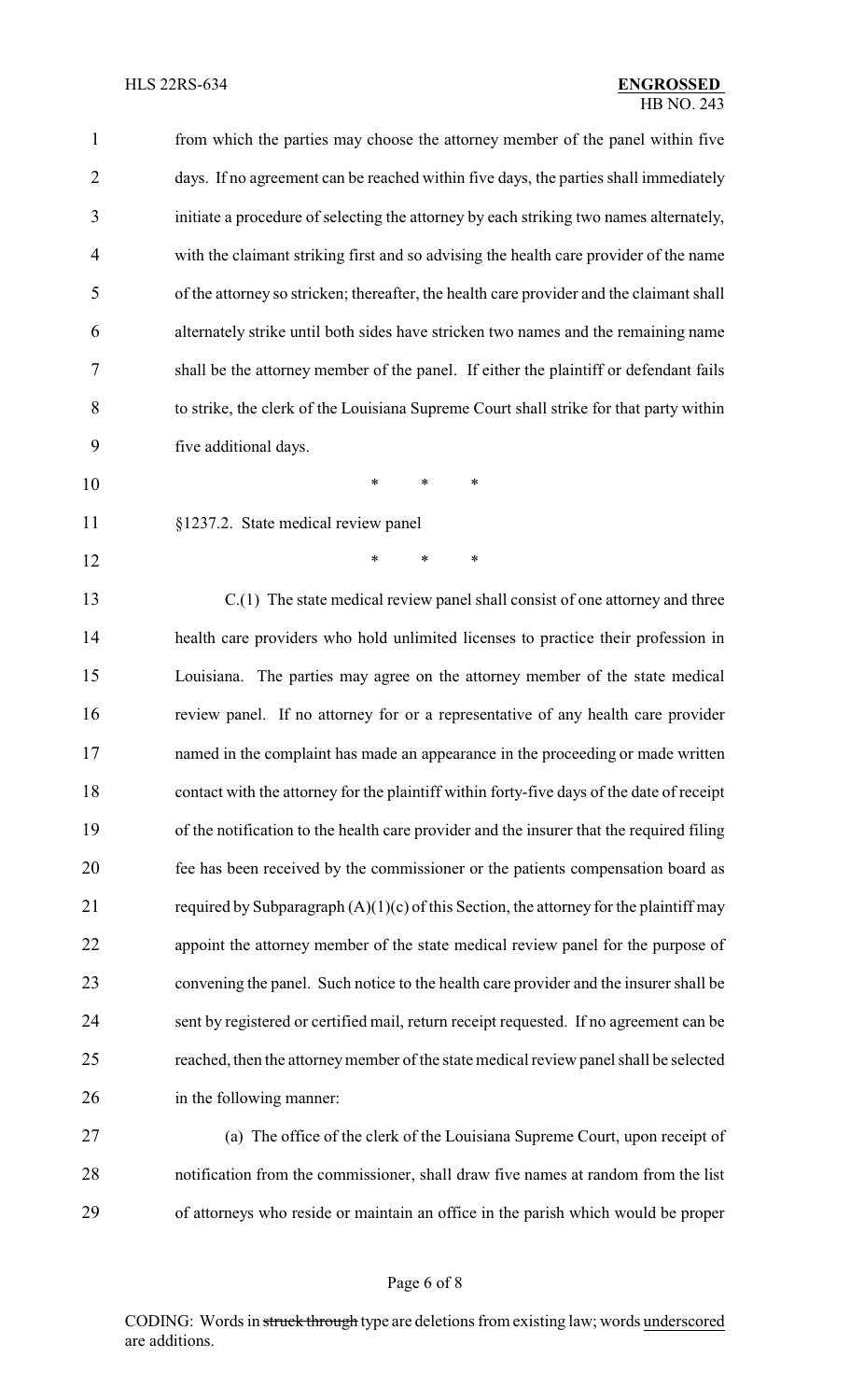| $\mathbf{1}$   | venue for the action in a court of law. The names of judges other than city court       |
|----------------|-----------------------------------------------------------------------------------------|
| $\overline{2}$ | judges, magistrates, district attorneys, and assistant district attorneys shall be      |
| 3              | excluded if drawn and new names drawn in their place. After selection of the            |
| 4              | attorney names, the office of the clerk shall notify the office of the commissioner of  |
| 5              | the names so selected. It shall be the duty of the office of the commissioner to notify |
| 6              | the parties of the attorney names from which the parties may choose the attorney        |
| 7              | member of the panel within five days. If no agreement can be reached within five        |
| 8              | days, the parties shall immediately initiate a procedure of selecting the attorney by   |
| 9              | each striking two names alternately, with the claimant striking first and so advising   |
| 10             | the state or the person covered by this Part of the name of the attorney so stricken;   |
| 11             | thereafter, the state or the person covered by this Part and the claimant shall         |
| 12             | alternately strike until both sides have stricken two names and the remaining name      |
| 13             | shall be the attorney member of the panel. If either party fails to strike, the clerk   |
| 14             | shall strike for that party within five additional days.                                |
| 15             | *<br>*<br>∗                                                                             |

### DIGEST

The digest printed below was prepared by House Legislative Services. It constitutes no part of the legislative instrument. The keyword, one-liner, abstract, and digest do not constitute part of the law or proof or indicia of legislative intent. [R.S. 1:13(B) and 24:177(E)]

| HB 243 Engrossed | 2022 Regular Session |        |
|------------------|----------------------|--------|
|                  |                      | Bagley |

Abstract: Authorizes city court judges to serve as the attorney member on a medical review panel.

Present law provides for the review of medical malpractice claims by a medical review panel comprised of three health care providers and one attorney. Further provides for the appointment of the attorney member by the parties or, if the parties fail to appoint the attorney member, the selection by the clerk of the La. Supreme Court.

Proposed law retains present law.

Present law prohibits judges of the City Court of Shreveport, City Court of Monroe, City Court of Alexandria, City Court of Houma, the First and Second City Courts of the city of New Orleans, and the Municipal and Traffic Court of New Orleans from engaging in the practice of law.

Proposed law authorizes those judges to practice law for the limited purpose of serving as the attorney member on a medical review panel.